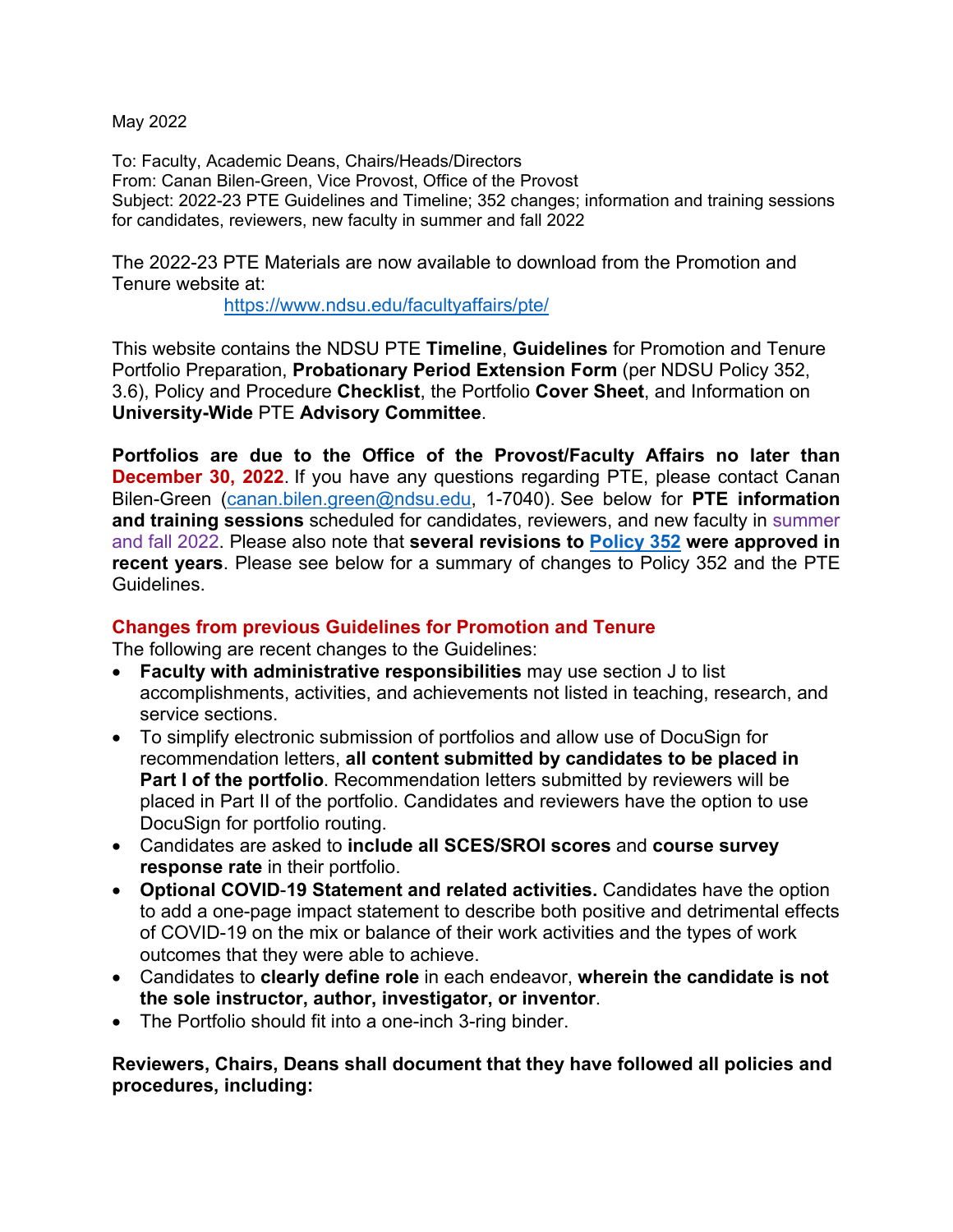- In review of the candidate's contributions, **the extraordinary circumstances due to COVID-19 pandemic were considered**.
- Candidates **may include or exclude Fall 2020 and Spring 2020 evaluations** in their portfolio. **Faculty will not be judged on whether they choose to include or exclude course evaluations in their portfolio**.
- Candidates were reviewed in line with percentage of **time expectations in their job description**.
- **Letters soliciting an evaluation to contain the statement**: "*The coronavirus (COVID-19) pandemic in 2020, 2021, and 2022 created extraordinary circumstances that may have seriously impacted faculty productivity. We ask that in your appraisal, you take into account the extraordinary circumstances in your review of the candidate's contributions.*"

# **Policy 352 Changes.**

**Section 1: Introduction.** Clarifies academic units' responsibility for creating/maintaining ethical, respectful, and professional work climates and workload policies that are congruent with PTE requirements:

- "Colleges are responsible for ensuring that **promotion and tenure evaluation criteria be aligned with official position descriptions."**
- Failure to meet responsibility for ethical, respectful, and professional work climate **"should be noted in periodic reviews of teaching, research, and service."**

**Section 2: Teaching, Research, and Service Evidence.** Clarifies evidence for contributions to teaching, research, and service:

 Candidates demonstrate teaching quality "**consistent with NDSU Policy 332 Assessment of Teaching**" **encompassing both instruction and advising by providing evidence** and information **from multiple sources**. Further, "**student ratings of instruction, by themselves, are insufficient evidence of teaching effectiveness**."

**Section 3. Evaluation Criteria**. Revisions to Section 3.3, 3.5, and 3.7 add guidelines for promotion to full professor, and hiring and evaluation of faculty hired with previous experience:

- Each academic unit **"shall establish the minimum timeline for promotion from Associate Professor to Professor."**
- Candidates **"may choose to be evaluated by the criteria in effect at the time of the previous promotion**, if the application is made within eight years of the previous promotion. Thereafter, candidates shall be evaluated by the criteria in effect at the time of application."
- Candidates applying for promotion "more than eight years after the previous promotion **may choose to be evaluated based on work completed in the eight years immediately prior to applying rather than on their entire postpromotion record.**"
- **For faculty with previous relevant experience,** decisions regarding tenure and advanced rank are made using the same process and standards as in the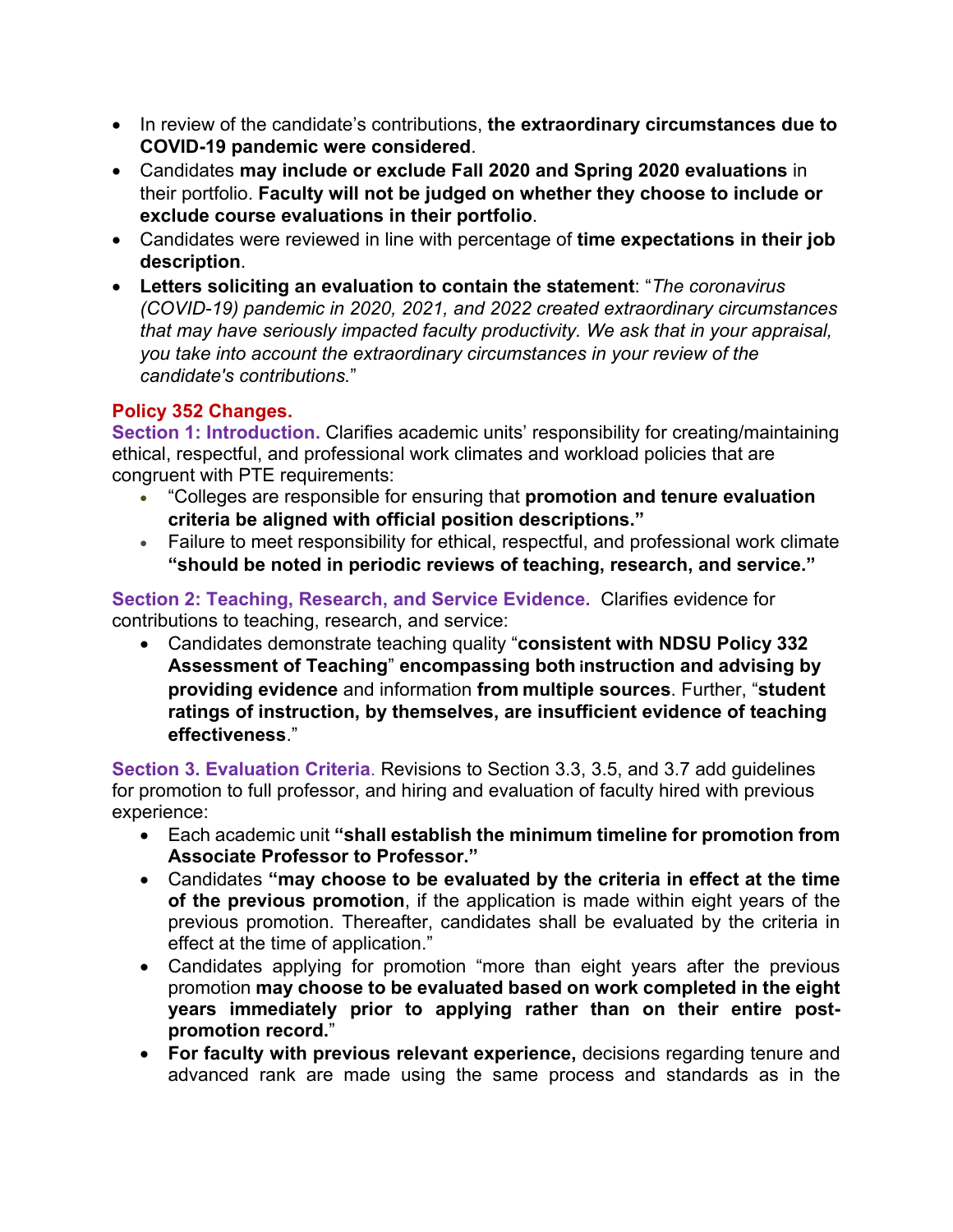customary promotion and tenure process, although the timeline may be altered… **How prior work is considered must be specified in the appointment letter."** 

**Section 5. Composition of PTE Committees.** Section 5.3 requires that PTE chairs receive training and those under consideration do not participate in the review of other candidates; Section 5.5 eliminates double voting; and to 5.2 outlines involvement of Professors of Practice and Research Professors in the review process:

- "Prior to commencement of deliberations, **the chair of any PTE committee must have received PTE committee training within the last three years**, provided through the Office of the Provost."
- Faculty "**who have applied for promotion and/or tenure may not be involved in the review and recommendation process of any candidate**." Administrators "who have applied for promotion **may not be involved in the review and recommendation process of any candidate where there may be an actual or apparent conflict of interest**." A candidate **"may provide input concerning selection of external reviewers** if allowed by department and college policies."
- "A college **PTE committee member who has voted on the promotion/tenure of a candidate in the department PTE committee shall be recused from the vote by the college PTE committee**. In such a case, college policy shall determine whether the committee member may or may not deliberate with the committee on the candidate."
- "When reviewing applications for promotion of Professors of Practice or Research Professors, **PTE committees are encouraged to solicit advisory input from Associate/Full Professors of Practice or Research Professors**. If allowed by department and college policies, **PTE committees may include representation from Associate/Full Professors of Practice or Research Professors holding terminal degrees**. **Voting rights** for Professors of Practice or Research Professors on applications for promotion **shall be determined by the respective colleges or departments**."

**Section 6. PTE Procedures.** Clarifies the procedures for tenure-track faculty who withdraw or do not submit a portfolio:

- **"Only the candidate may withdraw a submitted"** portfolio.
- **"Faculty who do not submit a tenure portfolio** during their final probationary year, **or who withdraw a submitted tenure portfolio, shall receive a one-year terminal contract for the following year."**

**PTE Information and Training Sessions Scheduled for 2022-23 Academic Year**  Registration information for these sessions is forthcoming.

## **Information Sessions for Fall 2022 Candidates**

Thursday June 23, 10:00-11:00 am, via Zoom Thursday July 28, 10:00-11:00 am, via Zoom Wednesday August 31, 1:00-2:00 pm, TBD Thursday September 8, 2:00-3:00 pm, TBD